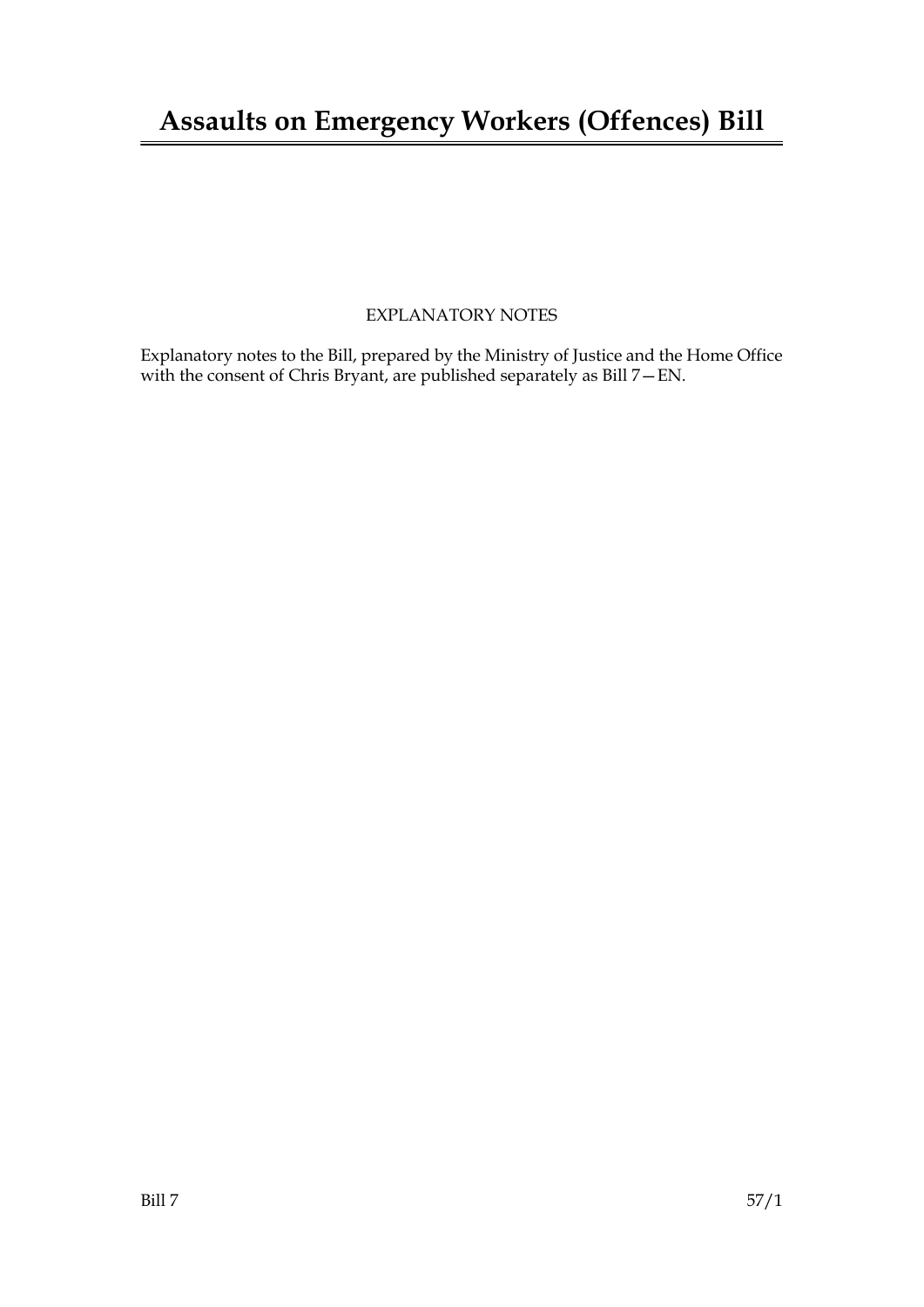## **Assaults on Emergency Workers (Offences) Bill**

## **CONTENTS**

#### *Aggravation*

- 1 Common assault and battery
- 2 Aggravating factor
- 3 Meaning of "emergency worker"

#### *Taking of samples*

- 4 Taking of samples under the Police and Criminal Evidence Act 1984<br>5 Taking of samples under the Terrorism Act 2000
- Taking of samples under the Terrorism Act 2000
- 6 Taking of samples: related amendments

#### *General*

- 7 Financial provision
- 8 Extent, commencement and short title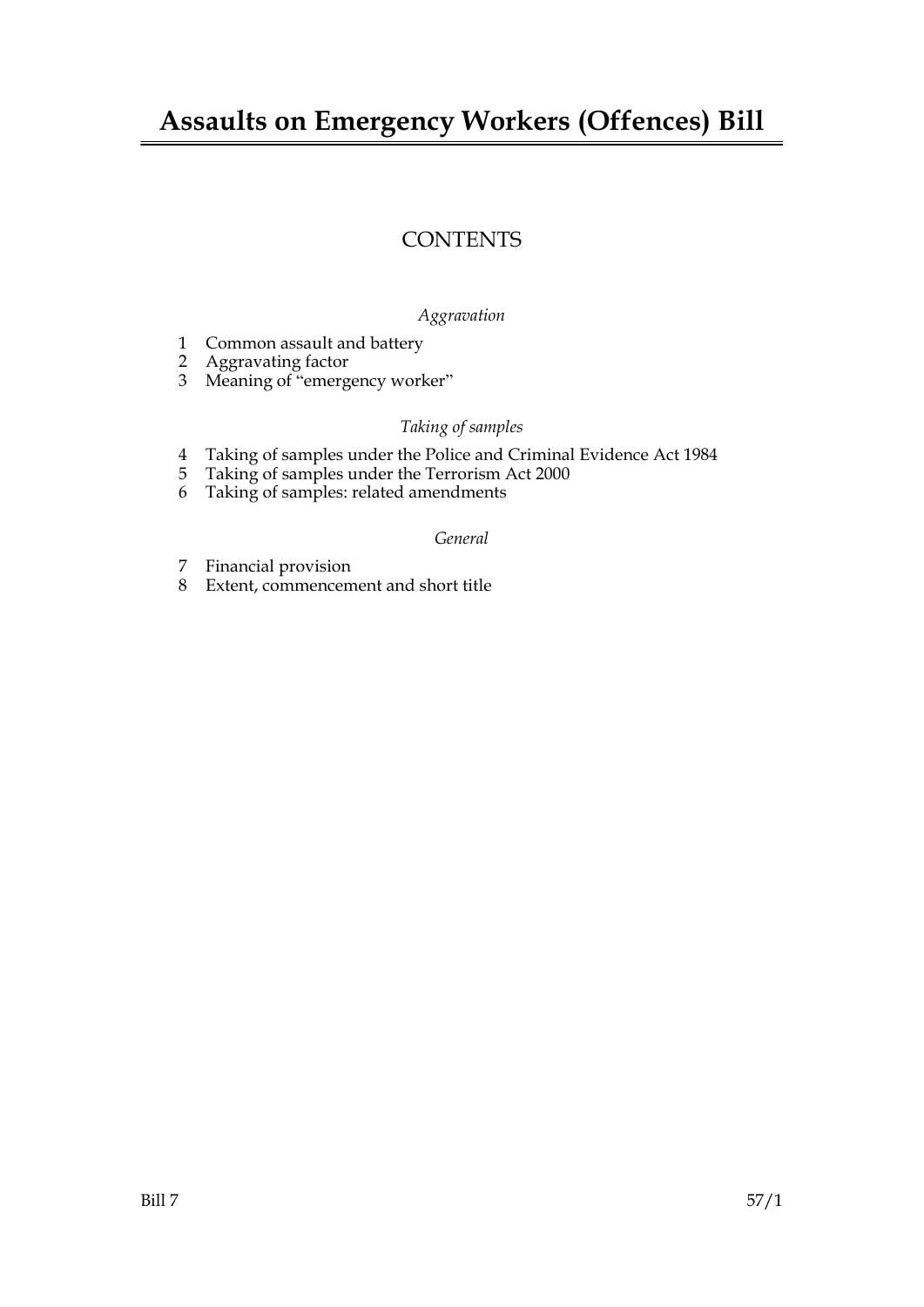# A **BILL**

#### TO

Make provision about offences when perpetrated against emergency workers, and persons assisting such workers; to make certain offences aggravated when perpetrated against such workers in the exercise of their duty; to require persons suspected of certain assaults against such workers which may pose a health risk to provide intimate samples and to make it an offence, without reasonable excuse, to refuse to provide such samples; and for connected purposes.

E IT ENACTED by the Queen's most Excellent Majesty, by and with the advice and consent of the Lords Spiritual and Temporal, and Commons, in this present **B** EIT ENACTED by the Queen's most Excellent Majesty, by and with consent of the Lords Spiritual and Temporal, and Commons, Parliament assembled, and by the authority of the same, as follows:  $-$ 

#### *Aggravation*

#### **1 Common assault and battery**

- (1) The section applies to an offence of common assault, or battery, that is committed against an emergency worker acting in the exercise of functions as such a worker.
- (2) A person guilty of an offence to which this section applies is liable—
	- (a) on summary conviction, to imprisonment for a term not exceeding 12 months, or to a fine, or to both;
	- (b) on conviction on indictment, to imprisonment for a term not exceeding 12 months, or to a fine, or to both.
- (3) For the purposes of subsection (1), the circumstances in which an offence is to be taken as committed against a person acting in the exercise of functions as an emergency worker include circumstances where the offence takes place at a time when the person is not at work but is carrying out functions which, if done in work time, would have been in the exercise of functions as an emergency worker.
- (4) In relation to an offence committed before the coming into force of section 154(1) of the Criminal Justice Act 2003 (increase in maximum term that may be

*5*

*15*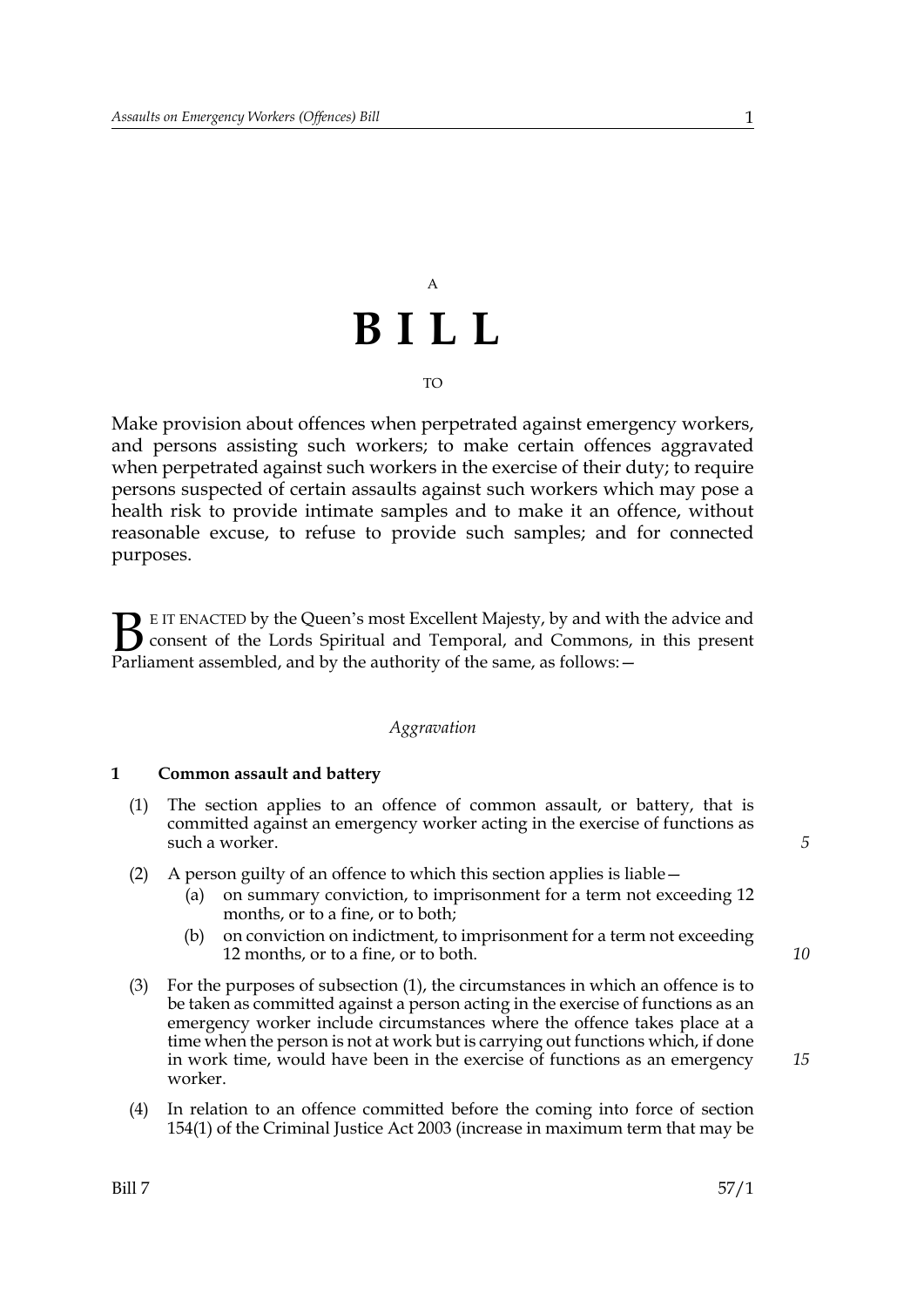imposed on summary conviction of offence triable either way), the reference in subsection (2)(a) to 12 months is to be read as a reference to 6 months.

- (5) In consequence of subsections (1) to (3), in section 39 of the Criminal Justice Act 1988 (which provides for common assault and battery to be summary offences punishable with imprisonment for a term not exceeding 6 months)—
	- (a) the existing text becomes subsection (1);
	- (b) after that subsection insert—
		- "(2) Subsection (1) is subject to section 1 of the Assaults on Emergency Workers (Offences) Act 2017 (which makes provision for increased sentencing powers for offences of common assault and battery committed against an emergency worker acting in the exercise of functions as such a worker)." *10*
- (6) This section applies only in relation to offences committed on or after the day it comes into force.

#### **2 Aggravating factor**

- (1) This section applies where—
	- (a) the court is considering for the purposes of sentencing the seriousness of an offence listed in subsection (3), and
	- (b) the offence was committed against an emergency worker acting in the exercise of functions as such a worker.
- (2) The court—
	- (a) must treat the fact mentioned in subsection  $(1)(b)$  as an aggravating factor (that is to say, a factor that increases the seriousness of the offence), and
	- (b) must state in open court that the offence is so aggravated.
- (3) The offences referred to in subsection  $(1)(a)$  are  $-$ 
	- (a) an offence under any of the following provisions of the Offences against the Person Act 1861—
		- (i) section 16 (threats to kill);
		- (ii) section 18 (wounding with intent to cause grievous bodily harm); *30*
		- (iii) section 20 (malicious wounding);
		- (iv) section 23 (administering poison etc);
		- (v) section 28 (causing bodily injury by gunpowder etc);
		- (vi) section 29 (using explosive substances etc with intent to cause grievous bodily harm); *35*
		- (vii) section 47 (assault occasioning actual bodily harm);
	- (b) manslaughter;
	- (c) kidnapping;
	- (d) an ancillary offence in relation to any of the preceding offences.
- (4) For the purposes of subsection  $(1)(b)$ , the circumstances in which an offence is to be taken as committed against a person acting in the exercise of functions as an emergency worker include circumstances where the offence takes place at a time when the person is not at work but is carrying out functions which, if done in work time, would have been in the exercise of functions as an emergency worker.

*5*

*15*

*20*

*25*

*40*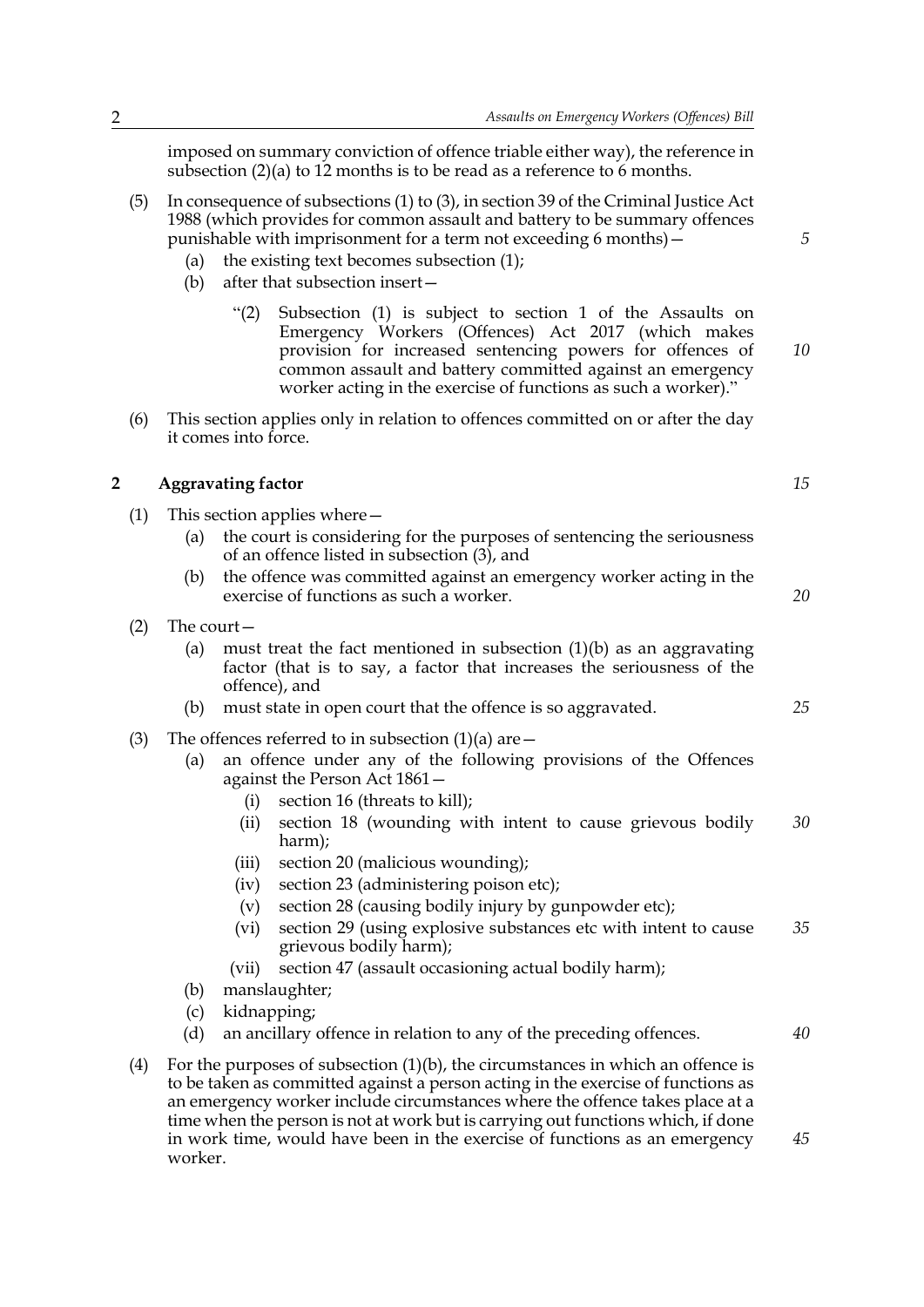(5) In this section—

"ancillary offence", in relation to an offence, means any of the following—

- (a) aiding, abetting, counselling or procuring the commission of the offence;
- (b) an offence under Part 2 of the Serious Crime Act 2007 (encouraging or assisting crime) in relation to the offence;
- (c) attempting or conspiring to commit the offence;

"emergency worker" has the meaning given by section 3.

- (6) Nothing in this section prevents a court from treating the fact mentioned in subsection (1)(b) as an aggravating factor in relation to offences not listed in subsection  $(3)$ . *10*
- (7) This section applies only in relation to offences committed on or after the day it comes into force.

#### **3 Meaning of "emergency worker"**

| (1) | In sections 1 and 2, "emergency worker" means - |                                                                                                                                                                                      | 15 |
|-----|-------------------------------------------------|--------------------------------------------------------------------------------------------------------------------------------------------------------------------------------------|----|
|     | (a)                                             | a constable;                                                                                                                                                                         |    |
|     | (b)                                             | a person (other than a constable) who has the powers of a constable or<br>is otherwise employed for police purposes or is engaged to provide<br>services for police purposes;        |    |
|     | $\left( c\right)$                               | a National Crime Agency officer;                                                                                                                                                     | 20 |
|     | (d)                                             | a prison officer;                                                                                                                                                                    |    |
|     | (e)                                             | a person (other than a prison officer) employed or engaged to carry out<br>functions in a custodial institution of a corresponding kind to those<br>carried out by a prison officer; |    |
|     | (f)                                             | a person employed for the purposes of providing, or engaged to<br>provide, fire services or fire and rescue services;                                                                | 25 |

- (g) a person employed for the purposes of providing, or engaged to provide, search services or rescue services (or both);
- (h) a person employed for the purposes of providing, or engaged to provide, ambulance services, accident and emergency department services or urgent treatment centre services. *30*
- (2) It is immaterial for the purposes of subsection (1) whether the employment or engagement is paid or unpaid.
- (3) In subsection (1)(e), "custodial institution" means any of the following  $-$ 
	- (a) a prison;
	- (b) a young offender institution, secure training centre, secure college or remand centre;
	- (c) a removal centre, a short-term holding facility or pre-departure accommodation, as defined by section 147 of the Immigration and Asylum Act 1999;
	- (d) services custody premises, as defined by section 300(7) of the Armed Forces Act 2006.
- (4) For the purposes of subsection  $(1)(h)$ , the persons employed for the purposes of providing, or engaged to provide, any of the services there mentioned include persons—
	- (a) who support the provision of the services, and

*45*

*35*

*40*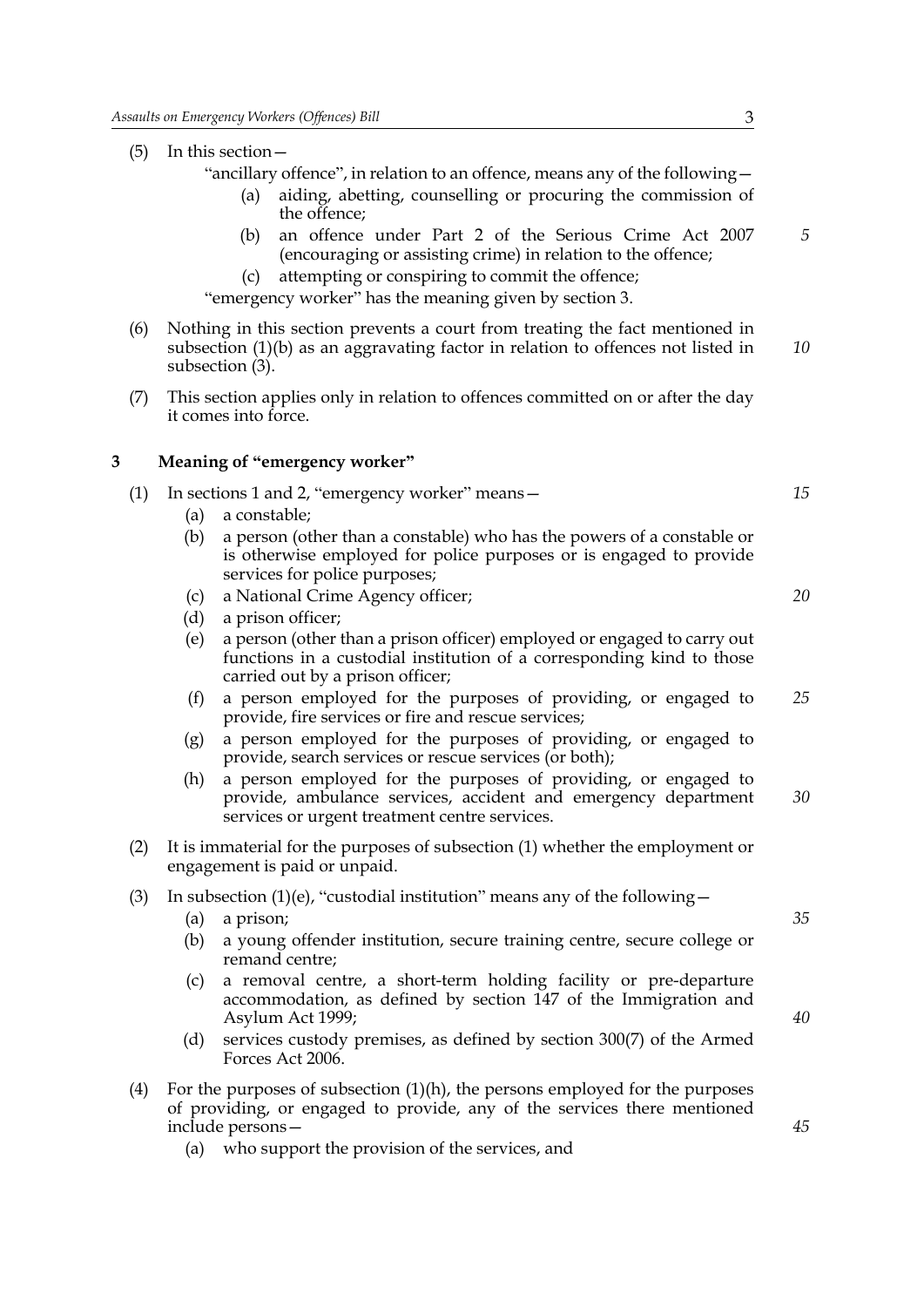(b) whose general activities in doing so involve interacting with individuals receiving the services or other members of the public.

*Taking of samples*

#### **4 Taking of samples under the Police and Criminal Evidence Act 1984** (1) The Police and Criminal Evidence Act 1984 is amended as follows. (2) After section 62 (intimate samples) insert— **"62A Intimate samples: assaults on emergency workers** (1) An intimate sample may be taken from a person (whether or not in police detention) where— (a) there are reasonable grounds for suspecting that the person has, or may have, assaulted an emergency worker acting in the exercise of functions as such a worker; (b) a police officer of at least the rank of inspector authorises the sample to be taken; (c) the sample taken is a sample of blood; and (d) the appropriate consent is given. (2) An officer may only give an authorisation under subsection (1) if the officer has reasonable grounds for believing that— (a) the person from whom the sample is to be taken is aged 14 years or over; (b) the emergency worker has, as a result of the suspected assault, been exposed to a risk of transmission of an infectious disease carried by the person from whom the sample is to be taken; and (c) the taking of the sample is necessary for the purposes of establishing whether the person from whom the sample is to be taken has any such disease. (3) For the purposes of subsection  $(1)(a)$ , the circumstances in which an assault takes place against a person acting in the exercise of functions as an emergency worker include circumstances where the assault takes place at a time when the person is not at work but is carrying out functions which, if done in work time, would have been in the exercise of functions as an emergency worker. (4) For the purposes of subsection (2)(b), it does not matter whether or not there is reason to believe that the person from whom the sample is to be taken has any infectious disease. (5) Where an authorisation for the taking of an intimate sample from a person is given under subsection  $(1)$ , an officer must give the information mentioned in subsection  $\overrightarrow{6}$  to – (a) the person, and (b) if the person is under the age of 18, his or her parent or guardian. *10 15 20 25 30 35 40*

- (6) The information is that—
	- (a) an authorisation for the taking of the sample has been given under this section, and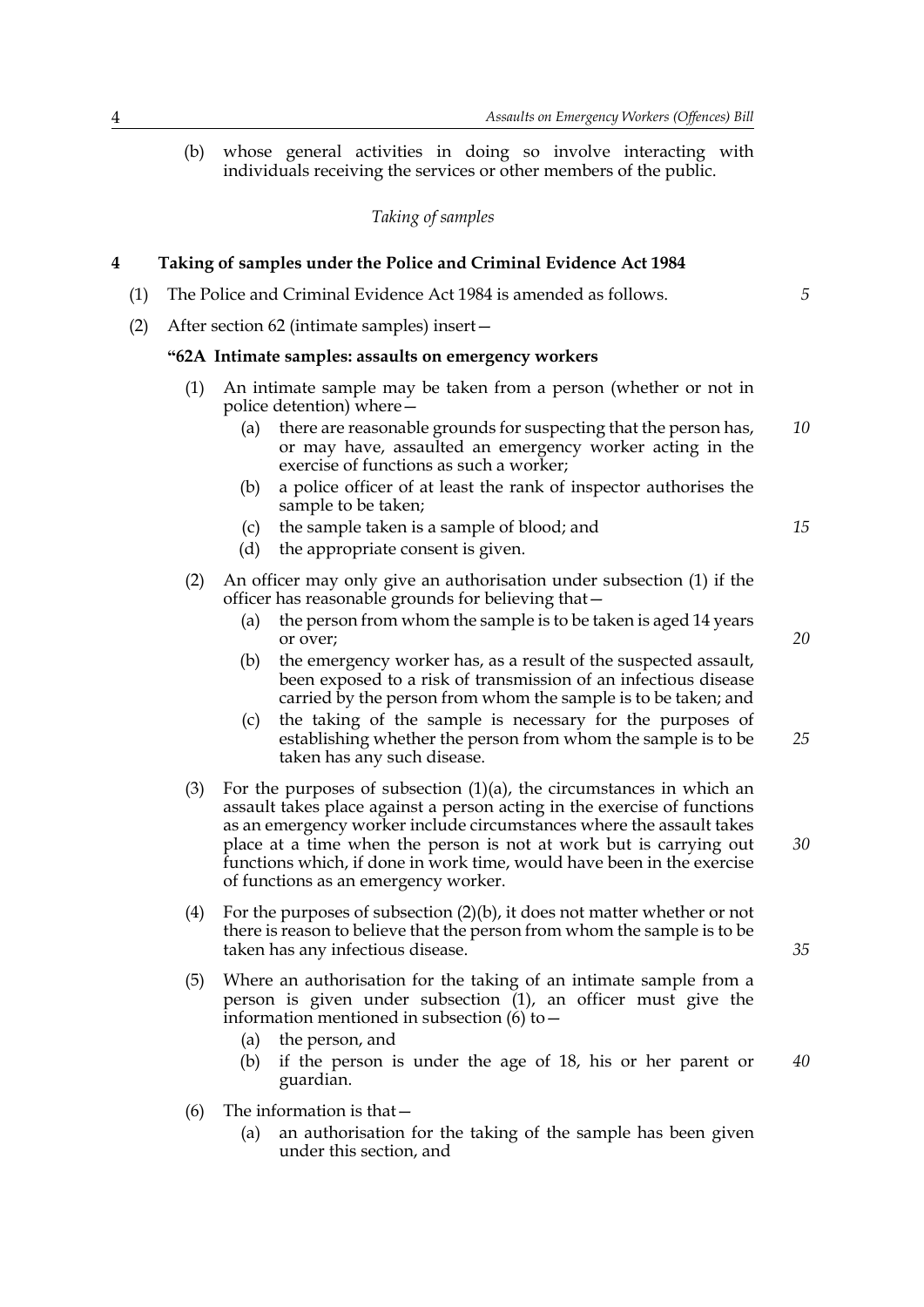- (b) a person requested to provide the appropriate consent to the taking of the sample may be liable to prosecution for an offence if he or she refuses to give that consent without good cause.
- (7) Subsections (3) to (8) and (9A) to (12) of section 62 apply to an intimate sample taken (or proposed to be taken) under this section as they apply to an intimate sample taken (or proposed to be taken) under that section.
- (8) A person commits an offence if, without good cause, the person refuses to give the appropriate consent to the taking of a sample that has been authorised under this section.
- (9) A person guilty of an offence under this section is liable on summary conviction to a fine."
- (3) In section 63 (other samples), after subsection (3H) insert—
	- "(3I) A non-intimate sample may be taken from a person without the appropriate consent where—
		- (a) there are reasonable grounds for suspecting that the person has, or may have, assaulted an emergency worker acting in the exercise of functions as such a worker; and
		- (b) a police officer of at least the rank of inspector authorises the sample to be taken without the appropriate consent.
	- (3J) An officer may only give an authorisation under subsection (3I) if the officer has reasonable grounds for believing that—
		- (a) the emergency worker has, as a result of the suspected assault, been exposed to a risk of transmission of an infectious disease carried by the person from whom the sample is to be taken; and
		- (b) the taking of the sample is necessary for the purposes of establishing whether the person from whom the sample is to be taken has any such disease.
	- (3K) Subsection (3) of section 62A applies for the purposes of subsection  $(3I)(a)$  as it applies for the purposes of subsection  $(1)(a)$  of that section.
	- (3L) For the purposes of subsection  $(3)$ )(a), it does not matter whether or not there is reason to believe that the person from whom the sample is to be taken has any infectious disease."

#### **5 Taking of samples under the Terrorism Act 2000**

- (1) Part 1 of Schedule 8 to the Terrorism Act 2000 (treatment of detained persons) is amended as follows. *35*
- (2) In paragraph 10—
	- (a) in sub-paragraph (6), for "sub-paragraph (6A)" substitute "subparagraphs (6A) and (6C)";
	- (b) after sub-paragraph (6B) insert—
		- "(6C) An officer may also give an authorisation in respect of a person detained in England or Wales—
			- (a) under sub-paragraph  $(4)(a)$  for the taking of a nonintimate sample, or

*15*

*20*

*25*

*30*

*40*

*5*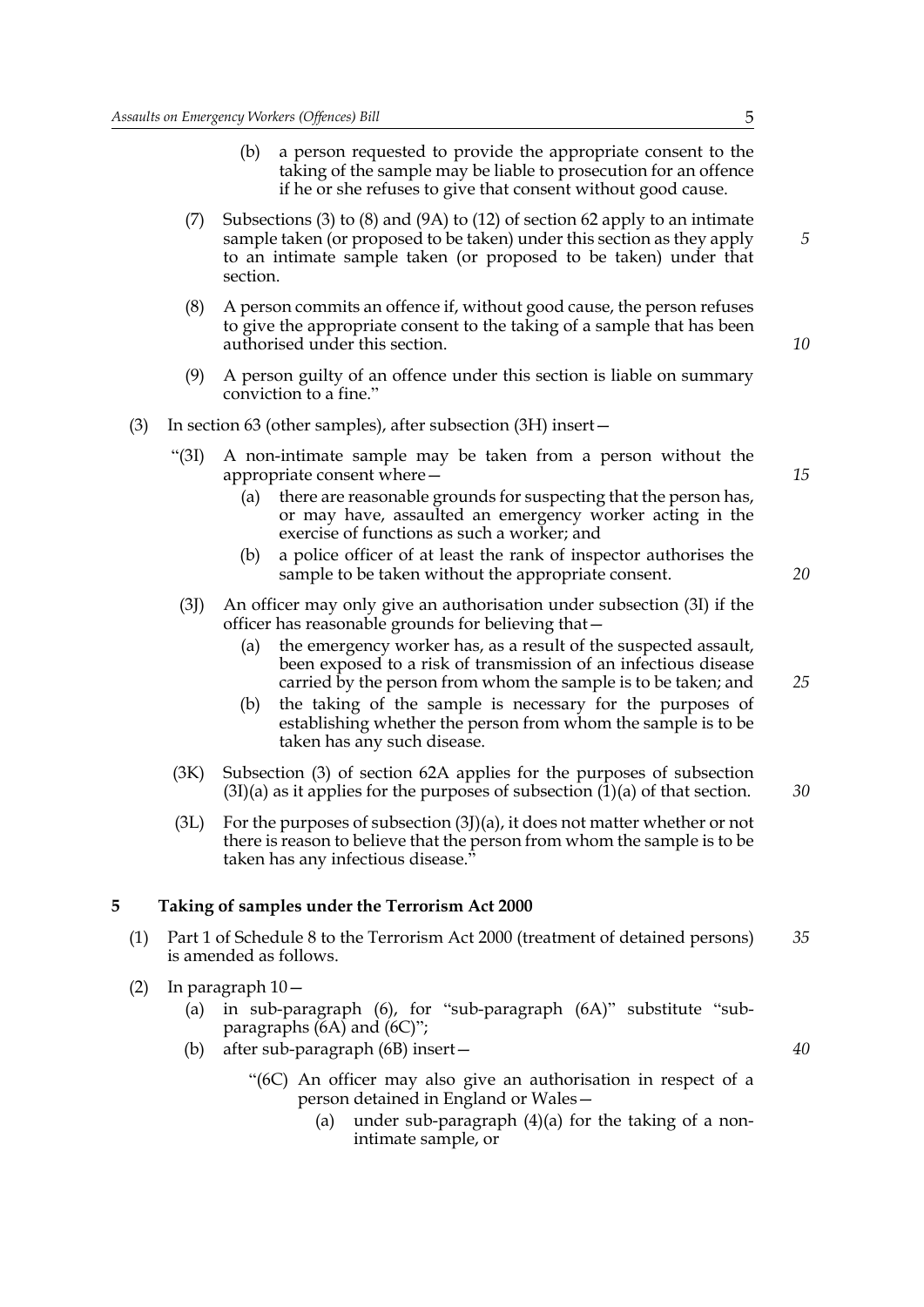(b) under sub-paragraph (5)(c) for the taking of an intimate sample, so far as that sample is of blood,

if there are reasonable grounds for suspecting that the person has, or may have, assaulted an emergency worker acting in the exercise of functions as such a worker.

- (6D) But the officer may give an authorisation by virtue of subparagraph (6C) only if the officer has reasonable grounds for believing that—
	- (a) the emergency worker has, as a result of the suspected assault, been exposed to a risk of transmission of an infectious disease carried by the person from whom the sample is to be taken, *10*
	- (b) the taking of the sample is necessary for the purposes of establishing whether the person from whom the sample is to be taken has any such disease, and
	- (c) in the case of the taking of an intimate sample, the person from whom the sample is to be taken is aged 14 years or over.
- (6E) For the purposes of sub-paragraph (6C), the circumstances in which an assault takes place against a person acting in the exercise of functions as an emergency worker include circumstances where the assault takes place at a time when the person is not at work but is carrying out functions which, if done in work time, would have been in the exercise of functions as an emergency worker. *20 25*
- (6F) For the purposes of sub-paragraph  $(6D)(a)$ , it does not matter whether or not there is reason to believe that the person from whom the sample is to be taken has any infectious disease."
- (3) In paragraph 11—
	- (a) after sub-paragraph (2) insert—
		- "(2A) Where an authorisation for the taking of an intimate sample from a person is given under paragraph 10(5)(c) by virtue of paragraph  $10(6\bar{C})$ , the information mentioned in subparagraph (2B) must also be given to—
			- (a) the person, and
			- (b) if the person is under the age of 18, his or her parent or guardian.
			- (2B) The information is that a person requested to provide the appropriate consent to the taking of the sample may be liable to prosecution for an offence if he or she refuses to give that consent without good cause.";
	- (b) in sub-paragraph  $(3)(a)$ , for "and  $(2)$ " substitute ",  $(2)$  and  $(2A)$ ".
- (4) In paragraph 12, after sub-paragraph (3) insert—
	- "(4) Paragraphs 10(6C) and 13A also apply in relation to the taking of an intimate sample under this paragraph from a person in England or Wales."

*5*

*15*

*30*

*35*

*40*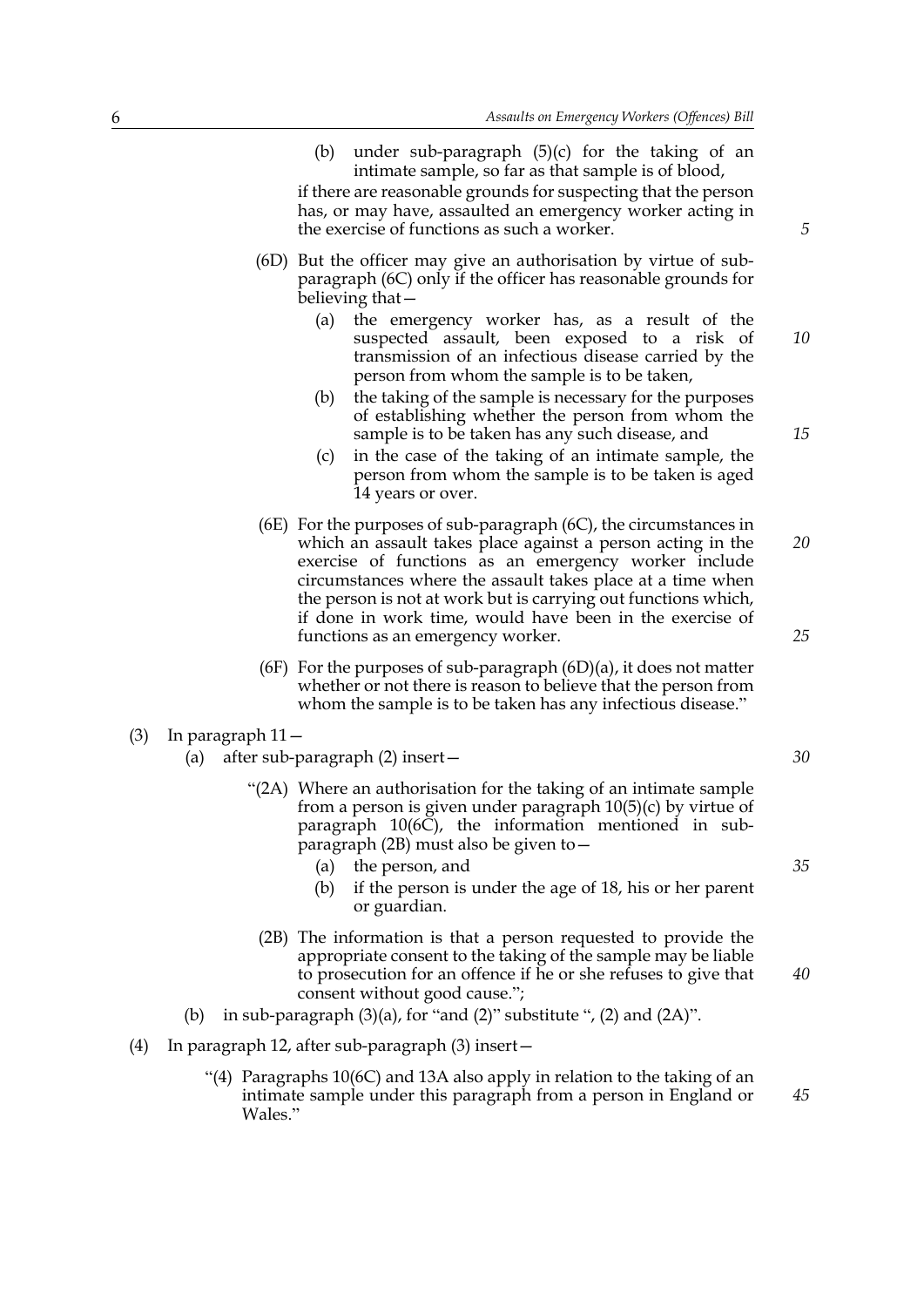(5) After paragraph 13 insert—

| "13A(1) A person commits an offence under the law of England and Wales if, |
|----------------------------------------------------------------------------|
| without good cause, the person refuses to give the appropriate             |
| consent to the taking of an intimate sample that has been authorised       |
| under paragraph $10(5)(c)$ by virtue of paragraph $10(6C)$ .               |

- (2) A person guilty of an offence under this paragraph is liable on summary conviction to a fine."
- (6) In paragraph 15—
	- (a) in sub-paragraph (1), for "13" substitute "13A";
	- (b) after sub-paragraph (1A) insert—
		- "(1B) In the application of paragraph 10 in relation to a person detained in England and Wales, "emergency worker" has the meaning given by section 3 of the Assaults on Emergency Workers (Offences) Act 2017."
- (7) After paragraph 20D insert—
	- "20DA(1) This paragraph applies to paragraph 20A material consisting of a DNA profile derived from a DNA sample taken under paragraph 10 by virtue of an authorisation given under paragraph 10(6C).
		- (2) Material to which this paragraph applies may be retained until it has fulfilled the purpose for which it was taken."
- (8) In paragraph 20H—
	- (a) in sub-paragraph  $(1)$ 
		- omit "or" at the end of paragraph (c), and
		- (ii) after paragraph (d) insert ", or
			- (e) in the case of material consisting of a sample taken under paragraph 10 by virtue of subparagraph (6C) of that paragraph, for the purposes of establishing whether the person from whom the sample was taken has any infectious disease."; *25 30*
	- (b) after sub-paragraph (2) insert—
		- "(2A) Where a sample is taken under paragraph 10 by virtue of subparagraph (6C) of that paragraph as a result of a suspected assault on an emergency worker (as defined by paragraph 15(1B)), information derived from the sample may be disclosed—
			- (a) to the emergency worker, or
			- (b) to any other person for the purposes of protecting the vital interests of the emergency worker.
			- (2B) Nothing in sub-paragraph (2A) authorises the making of a disclosure which contravenes the Data Protection Act 1998." *40*

#### **6 Taking of samples: related amendments**

(1) The Police and Criminal Evidence Act 1984 is amended as set out in subsections (2) to (7).

*10*

*5*

*15*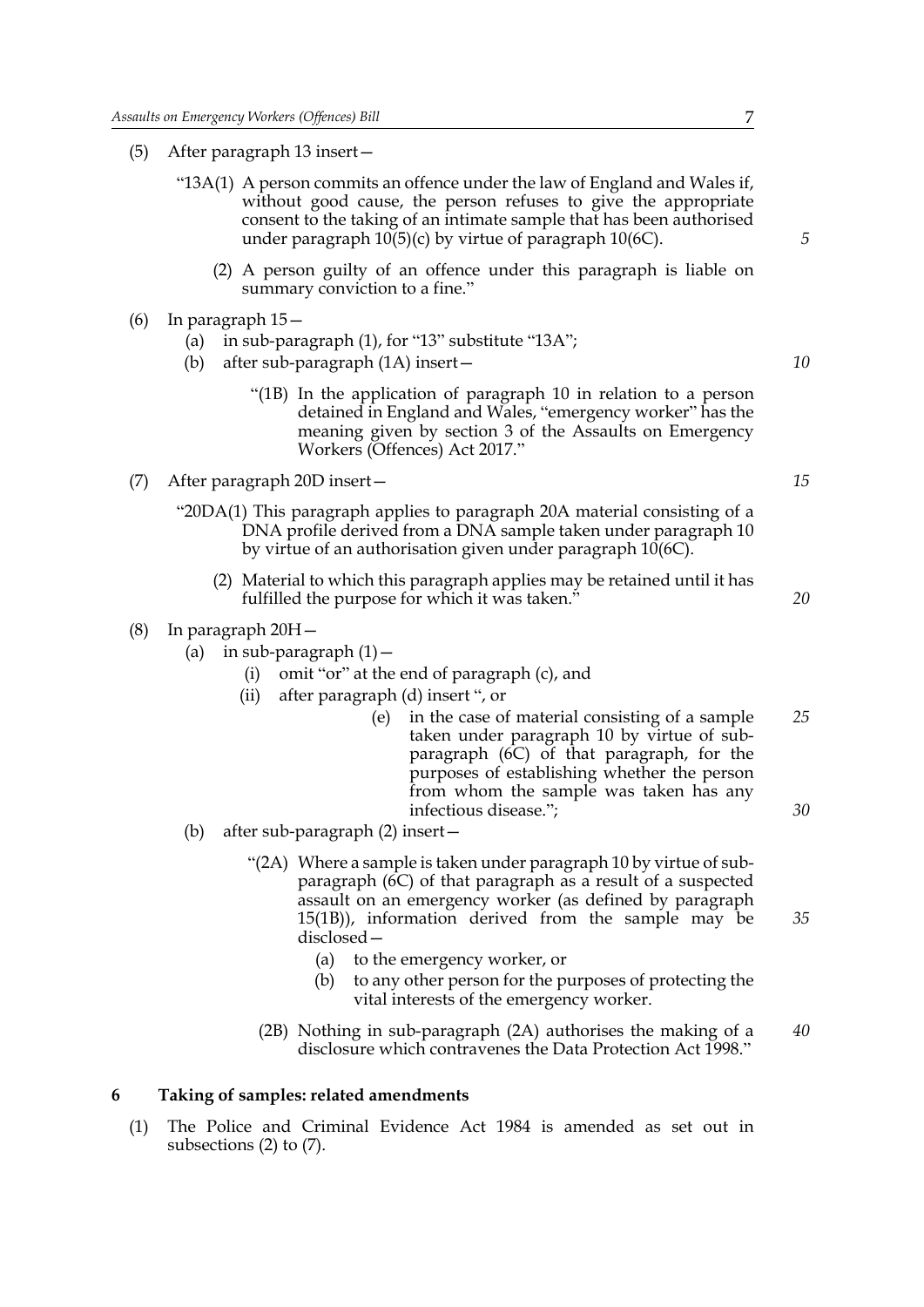- (2) In section 62 (intimate samples), in subsection (1) for "section 63B" substitute "sections 62A and 63B".
- (3) In section 63 (other samples), in subsection (5) after "(3)" insert "or (3I)".
- (4) After section 63L insert—

#### **"63LA Retention of section 63D material in connection with assault on emergency worker**

- (1) This section applies to section 63D material consisting of a DNA profile derived from a DNA sample taken under section  $62\text{\AA}(1)$  or  $63(3\text{\AA})$ .
- (2) Material to which this section applies may be retained until it has fulfilled the purpose for which it was taken."
- (5) In section 63T (use of retained material)—
	- (a) in subsection  $(1)$  -
		- (i) omit "or" at the end of paragraph (c), and
		- (ii) at the end of paragraph (d) insert ", or
			- (e) in the case of a sample taken under section 62A(1) or 63(3I), for the purposes of establishing whether the person from whom the sample was taken has any infectious disease."; *15*
	- (b) after subsection (1) insert—
		- "(1A) Where a sample is taken under section  $62A(1)$  or  $63(3I)$  as a result of a suspected assault on an emergency worker, information derived from the sample may be disclosed— *20*
			- (a) to the emergency worker, or
			- (b) to any other person for the purposes of protecting the vital interests of the emergency worker.
			- (1B) Nothing in subsection (1A) authorises the making of a disclosure which contravenes the Data Protection Act 1998."
- (6) In section 65 (Part 5: supplementary), in subsection (1) after the definition of "DNA sample" insert—
	- ""emergency worker" has the meaning given by section 3 of the Assaults on Emergency Workers (Offences) Act 2017." *30*
- (7) In Schedule 2A (fingerprints and samples: power to require attendance at a police station)—
	- (a) in Part 2 (intimate samples), after paragraph 8 insert—

*"Persons suspected of assaulting an emergency worker*

- 8A A constable may require a person to attend a police station for the purposes of taking a sample from the person under section  $\overline{62A(1)}$ .";
- (b) in Part 3 (non-intimate samples), after paragraph 13 insert—

*"Persons suspected of assaulting an emergency worker*

13A A constable may require a person to attend a police station for the purpose of taking a non-intimate sample from the person under section 63(3I)."

*10*

*5*

*25*

*35*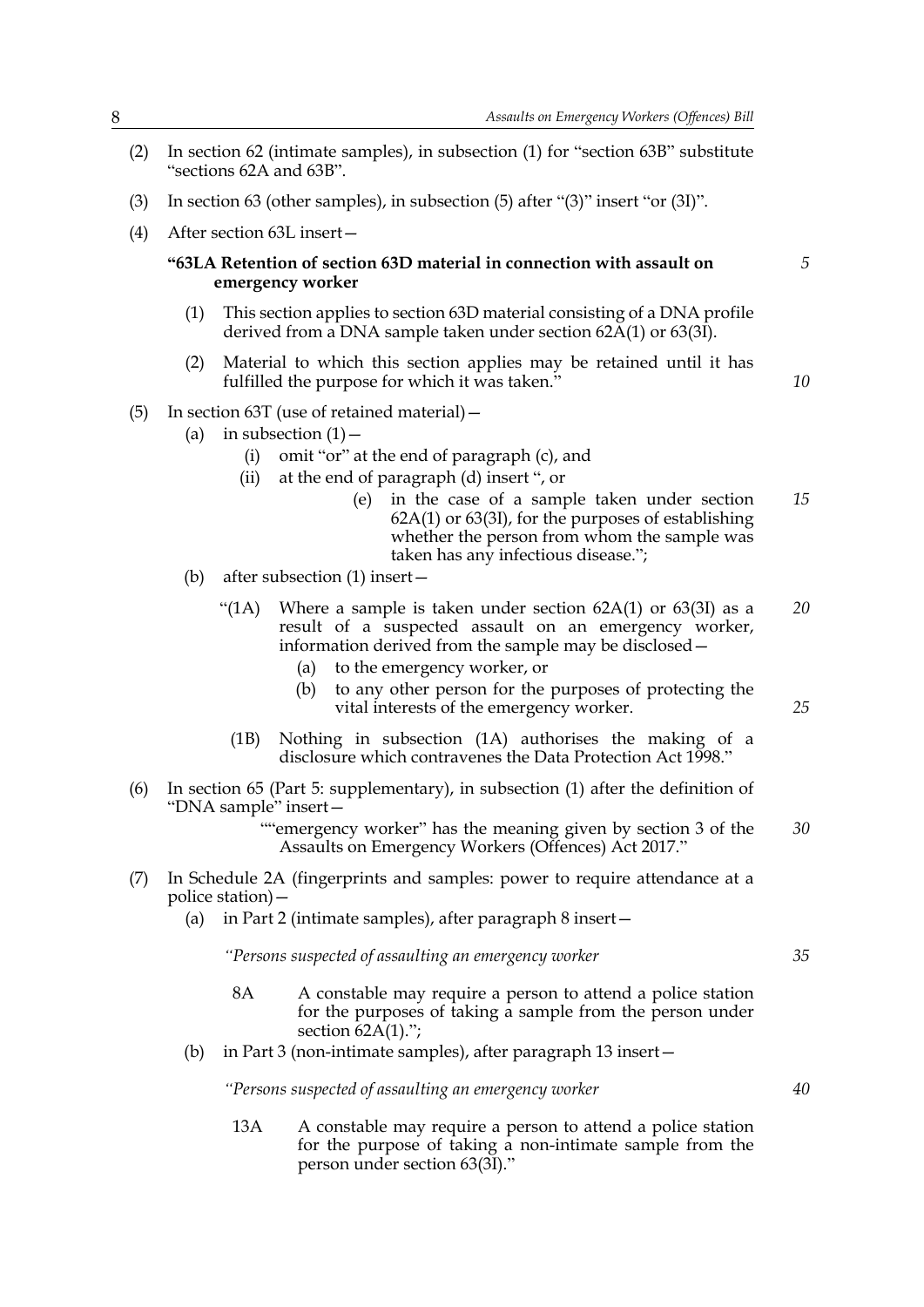(8) After section 39 of the Human Tissue Act 2004 (exceptions for criminal justice purposes) insert—

#### **"39A Health protection purposes following assault on emergency worker**

- (1) Nothing in section 14(1) or 16(2) applies to anything done under or in connection with a power to take an intimate sample or a non-intimate sample under—
	- (a) section 62A(1) or 63(3I) of the Police and Criminal Evidence Act 1984 (which confer power to take samples from persons suspected of assaulting an emergency worker, except in the case of persons detained under terrorism-related provisions), or
	- (b) sub-paragraph (4)(a) or (5)(c) of paragraph 10 of Schedule 8 to the Terrorism Act 2000 by virtue of an authorisation given under sub-paragraph (6C) of that paragraph (which confer power to take samples from persons suspected of such assaults who are detained under terrorism-related provisions).
- (2) In this section "intimate sample" and "non-intimate sample" have the meanings given by section 65 of the Police and Criminal Evidence Act 1984 (Part 5 definitions)."

#### *General*

#### **7 Financial provision**

The following are to be paid out of money provided by Parliament —

- (a) *any expenditure incurred under or by virtue of this Act by the Secretary of State, and*
- (b) *any increases attributable to this Act in the sums payable under any other Act out of money so provided.*

#### **8 Extent, commencement and short title**

- (1) This Act extends to England and Wales only, except for this section and section 5 which extend to England and Wales, Scotland and Northern Ireland.
- (2) This Act comes into force at the end of the period of two months beginning with the day on which it is passed.
- (3) This Act may be cited as the Assaults on Emergency Workers (Offences) Act 2017.

*30*

*25*

*20*

*5*

*10*